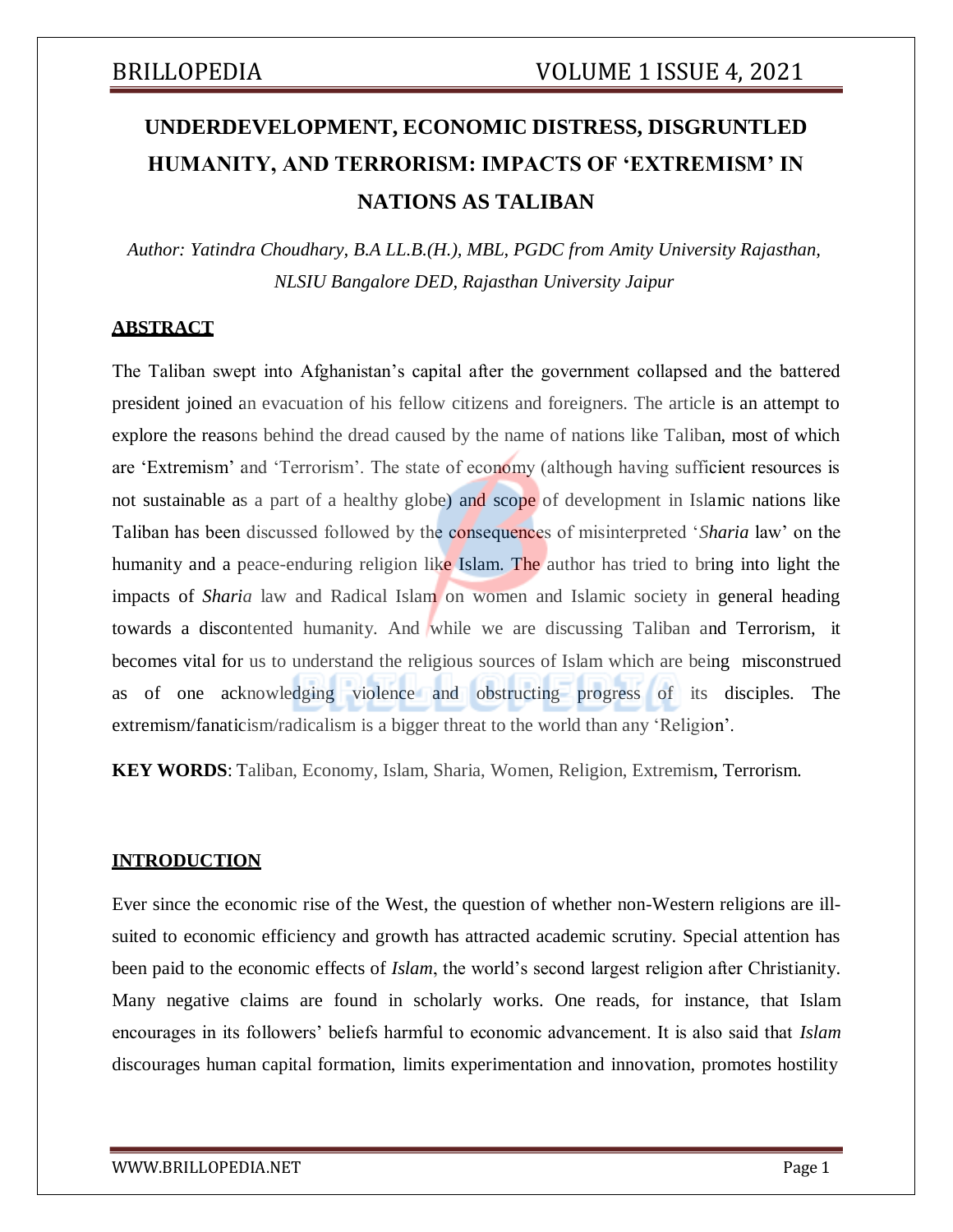to commerce, and distorts markets by facilitating authoritarian governance. A very common view is that *Islam's* financial rules are incompatible with modern economic life.<sup>1</sup>

The Taliban might have seized Afghanistan, but a hefty task now lies ahead of them – managing a fragile and dependent economy and gaining access to the country's money. Even though they have dominated the political scenario of the country, they lack access to the billions of dollars that it has in reserves. The Afghanistan economy they have inherited this time is much more urbanised and almost tripled in size since they were last in power about 2 decades ago. However, economic challenges remain.<sup>2</sup>

While the Afghan Taliban have delivered numerous detailed critiques of the post-2001 order, they have publicly offered few alternatives. Beyond vague references to *Sharia* law and a state 'independent' of foreign domination, the Taliban's vision for the shape of the state after the withdrawal of foreign troops is, at least in public, quite ambiguous. The movements' obsession with the ongoing fight against the Afghan government and its international supporters has meant that questions about the future posed to Taliban leaders have resulted in evasive or imprecise answers. For example, in a 2009 interview Mullah Beradar, then the movements' deputy leader, referenced the possibility of talks and the shape of a post-withdrawal government with a concise reply: "This will be decided once it happens." However, the Taliban have said women will enjoy their rights in Afghanistan under the *Sharia* law. *Sharia* is the legal system of *Islam*. The Taliban have their own interpretation of *Sharia* law.<sup>3</sup>

*Sharia*, or Islamic law, influences the legal code in most Muslim countries. A movement to allow*sharia* to govern personal status law, a set of regulations that pertain to marriage, divorce, inheritance, and custody, is even expanding into the west. "There are so many varying interpretations of what *sharia* actually means that in some places, it can be incorporated into political system relatively easily," says CFR's Steven A. Cook. *Sharia's* influence on both personal status law and criminal law is highly controversial. Some interpretations are used to

<sup>1</sup>Timur Kuran, *Islam and Economic Performance: Historical and Contemporary Links,* (2018), https://sites.duke.edu/timurkuran/files/2017/09/Islam-Economic-Performance-Kuran-JEL-in-press.pdf.

<sup>2</sup>*Why Afghanistan's economic distress may be Taliban's biggest challenge*, Times of India(Aug. 23, 2021),https://timesofindia.indiatimes.com/business/international-business/why-afghanistans-economic-distress-maybe-talibans-biggest-challenge/articleshow/85514068.cms.

<sup>3</sup>Borhan Osman and Anand Gopal, *Taliban views on a Future State,* CIC(July 2016),https://cic.nyu.edu/sites/default/files/taliban\_future\_state\_final.pdf.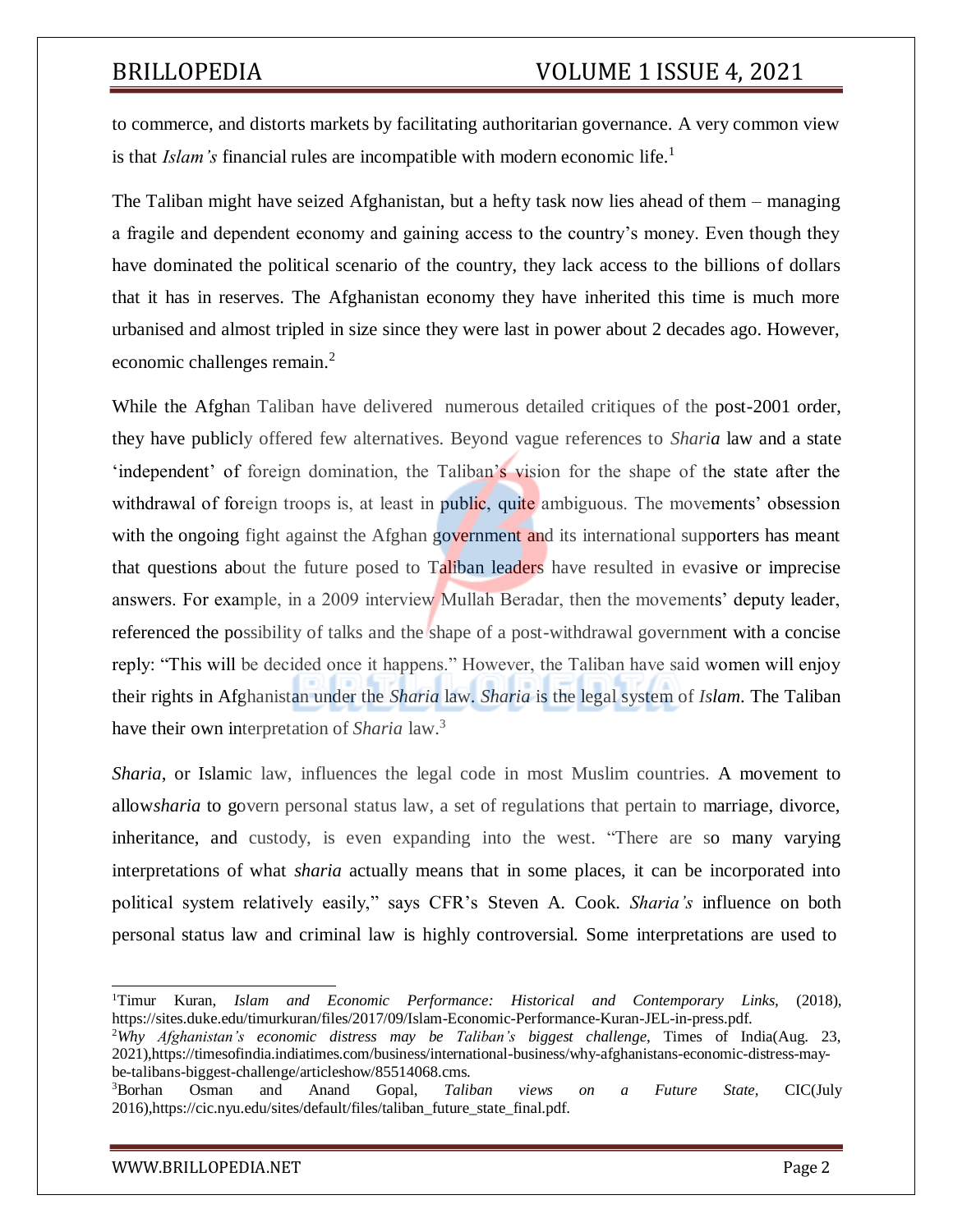justify cruel punishments such as amputation and stoning, as well as unequal treatment of women in inheritance, dress, and independence. The debate is growing as to whether *sharia* can coexist with secularism, democracy, or even modernity, an idea that is being tested by several countries in the Middle East in the wake of popular uprisings and civil wars.<sup>4</sup>

While Terrorism – even in the form of suicide attacks – is not an Islamic phenomenon, it cannot be ignored that the lion's share of terrorist acts and the most devastating of them in recent years have been perpetrated in the name of *Islam*. This fact has sparked a fundamental debate both in the West and within the Muslim world regarding the link between these acts and the teachings of *Islam*. Most Western analysts are hesitant to identify such acts with the *Bonafede* teachings of one of the world's great religions and prefer to view them as a perversion of a religion that is essentially peace-loving and tolerant.<sup>5</sup>

As terrorism and violent extremism remain an increasingly high threat, there is a growing global consensus on the fact that military operations and security measures alone are not enough to defeat terrorism. In order to fully and efficiently respond to the challenges and threats that terrorism and violent extremism pose to nations, regions and communities today, greater emphasis should be put on prevention through reinforcing structural changes, community engagement, and building of resilience.Terrorist and violent extremist groups tend to largely take root in marginalized areas, using local grievances to recruit young citizens in vulnerable life situations, suffering for instance from varying degrees of unemployment, low education, and literacy levels. It is necessary to enhance effective governance addressing aggravating factors and underlying conditions that may create grievances and may lead individuals to join violent extremist groups.<sup>6</sup>

### **STATE OF ECONOMY AND DEVELOPMENT IN TALIBAN**

The question of whether *Islam* affects economic performance is important for several reasons. Muslim-majority countries are appreciably poorer than the world's economically advanced

<sup>4</sup>*What is Sharia,* The Terror Journal(March 24, 2009) https://theterrorjournal.wordpress.com/2009/03/24/707/. <sup>5</sup>Shmuel Bar, *The Religious Sources of Islamic Terrorism,* ACLU(July 2004),https:[//www.aclu.org/sites/default/files/field\\_document/ACLURM001331.pdf.](http://www.aclu.org/sites/default/files/field_document/ACLURM001331.pdf) <sup>6</sup>*Preventing and Countering violent Extremism conducive to Terrorism,* UNITAR,https://unitar.org/sustainabledevelopment-goals/peace/our-portfolio/preventing-and-countering-violent-extremism-conducive-terrorism.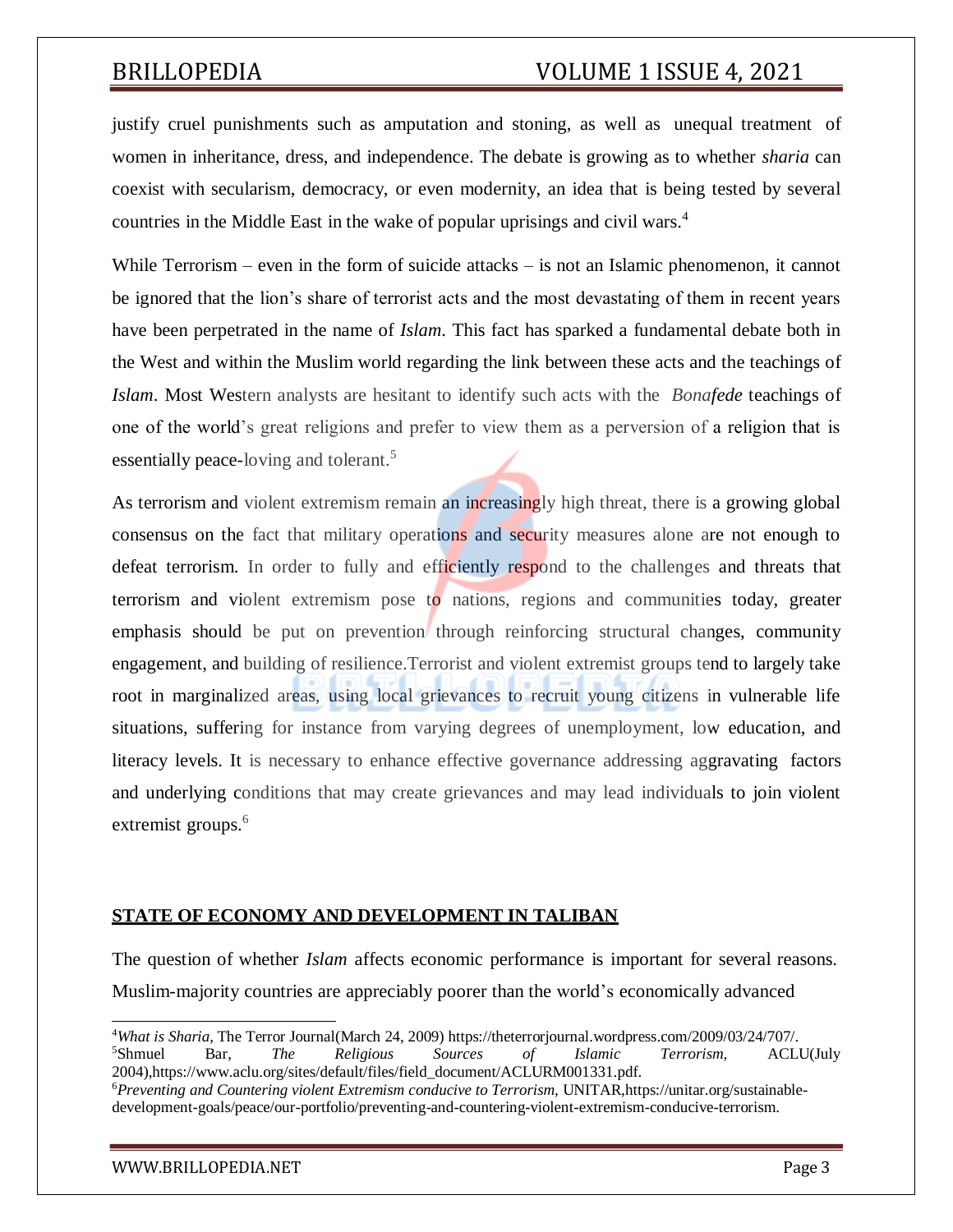countries, even the rest of the world. The average per capita income at purchasing power parity of the Fifty-seven-member Organisation of Islamic Cooperation was \$10,015 in 2014; it was \$17,500 for the world's remaining countries, and (excepting its 1 Muslim-majority member) \$42,216 for the OECD, the club of economically advanced countries. Muslim-majority countries lag also in terms of other basic indices of economic performance, such as life expectancy and adult literacy. Within particular regions too, Muslim-majority countries lag behind those where Muslims are outnumbered. The Balkans, non-Arab Africa, and the Indian subcontinent offer cases in point. Yet, the world's poor countries include many that are overwhelmingly non-Muslim. That alone calls for care in attributing any economic outcome, whether favourable or unfavourable to religion. Another reason is that within multi-religious countries with a substantial Muslim share Muslims tend to be relatively poor. Moreover, this underperformance is observed regardless of whether Muslims are in the majority or minority. The world's Muslimmajority countries are spread across three continents, and substantial Muslim minorities exist in other parts of the world. Surely, the practice of *Islam* varies geographically, depending on local circumstances and influences. The promoters of the generalisations are certainly aware of the variations. They know, for instance, that the world's top-notch scientists include Muslims.<sup>7</sup>

### **A) What are the Taliban's financial sources?**

1. **Opium, taxes, and extortion** *–* Afghanistan is the world's largest producer of opium. The Taliban earns money from taxes imposed at several stages of the process. A 10% cultivation tax is collected from opium farmers. Taxes are also collected from the laboratories converting opium into heroin, as well as the traders who smuggle the illicit drugs. The US military says 60% of Taliban funding comes from narcotics. By August 2018, the US claimed to have destroyed around two hundred of the estimated four hundred to five hundred Taliban drug laboratories in the country, nearly half of them in southern Helmand province. It was also claimed that the air campaign wiped out around a quarter of the Taliban's revenue from the opium trade. But the longer-term impact of this

[WWW.BRILLOPEDIA.NET](http://www.brillopedia.net/)

<sup>7</sup> *Ib.* at Page 1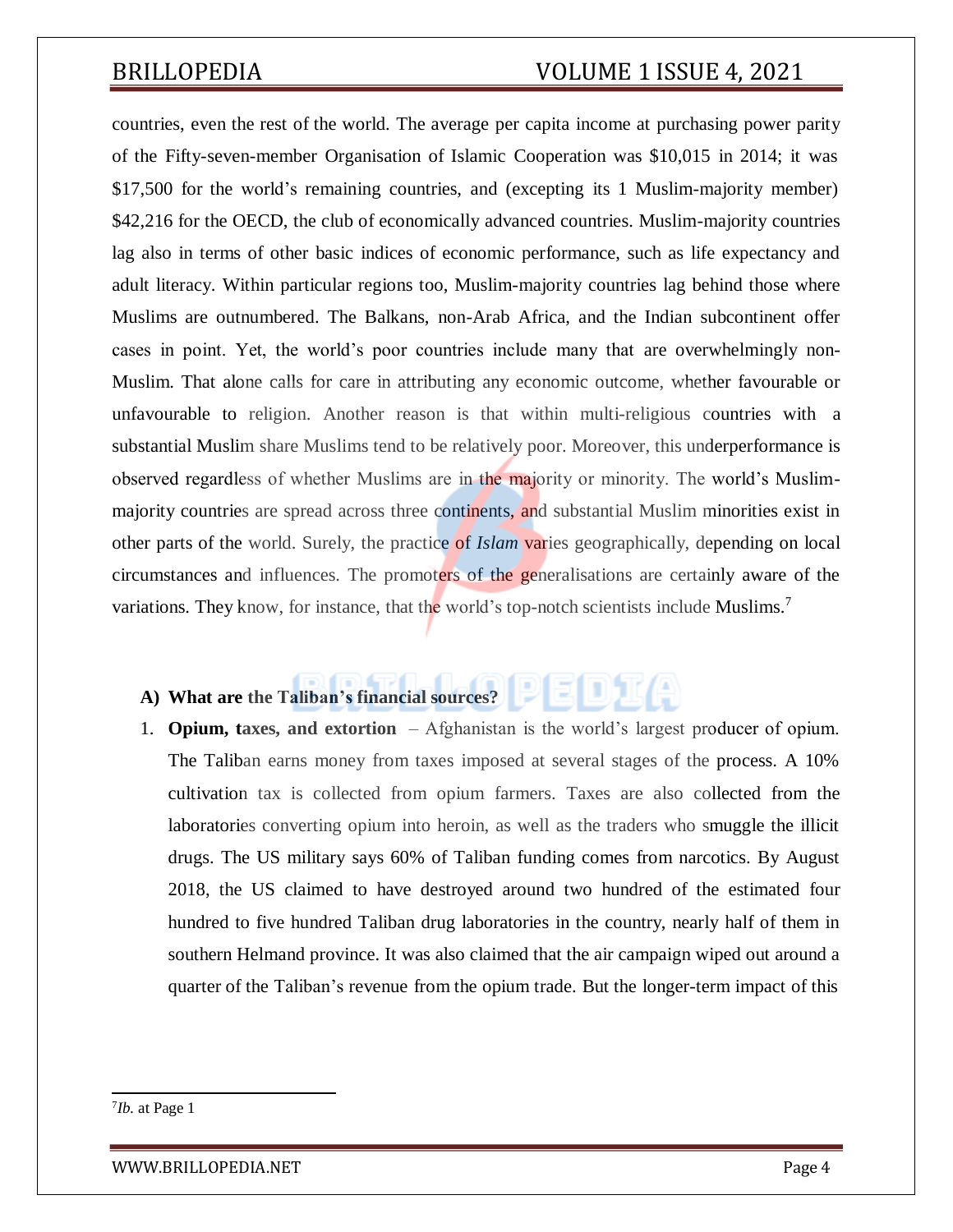campaign is far from clear. Even when laboratories are destroyed, they are cheap and quick to rebuild.<sup>8</sup>

- 2. **Expanding areas of control** *–*It also draws revenue from businesses such as telecommunications and mobile phone operators. The head of Afghanistan's Electricity Company told the BBC earlier this year that the Taliban was earning more than \$2m a year by billing electricity consumers in different parts of the country. There is also income generated directly from conflict. Each time the Taliban captures a military post or an urban centre, it empties treasuries and seizes scores of weapons, as well as cars and armoured vehicles.<sup>9</sup>
- 3. **Mines and minerals** *–* Most of the extraction is small scale and much of it is done illegally. The Taliban has taken control of mining sites and extorted money from ongoing legal and illegal mining operations. In its 2014 annual report, the UN Analytical Support and Sanctions Monitoring Team said the Taliban received more than the \$10m a year from twenty-five to thirty illegal mining operations in southern Helmand province.<sup>10</sup>

BRIDOPEDIA

As it is apparent that, the rule of law is only marginally functional, and the government and law enforcement did more to extort than support, a corrupt government and elite disguised the fact that real GDP per capita was some of the lowest in the world (ranking a low  $213<sup>th</sup>$  out of two hundred and twenty-eight rated countries). Unemployment, and particularly youth unemployment, could not be measured accurately but were obviously critical problems. Public debt had reached one of the highest percentages of any country (202<sup>nd</sup> out of two hundred and

<sup>8</sup> Jeffrey Clemens, *Opium in Afghanistan: Prospects for the Success of Source Country Drug Control Policies,*  $(2008)$  51(3)

JLE,https:/[/www.researchgate.net/publication/23935647\\_Opium\\_in\\_Afghanistan\\_Prospects\\_for\\_the\\_Success\\_of\\_So](http://www.researchgate.net/publication/23935647_Opium_in_Afghanistan_Prospects_for_the_Success_of_So) urce Country Drug Control Policies.

<sup>9</sup> Dawood Azami, *Afghanistan: How do the Taliban make money?,* BBC(2021), https:/[/www.bbc.com/news/world-](http://www.bbc.com/news/world-)46554097.

<sup>10</sup>*Ibid*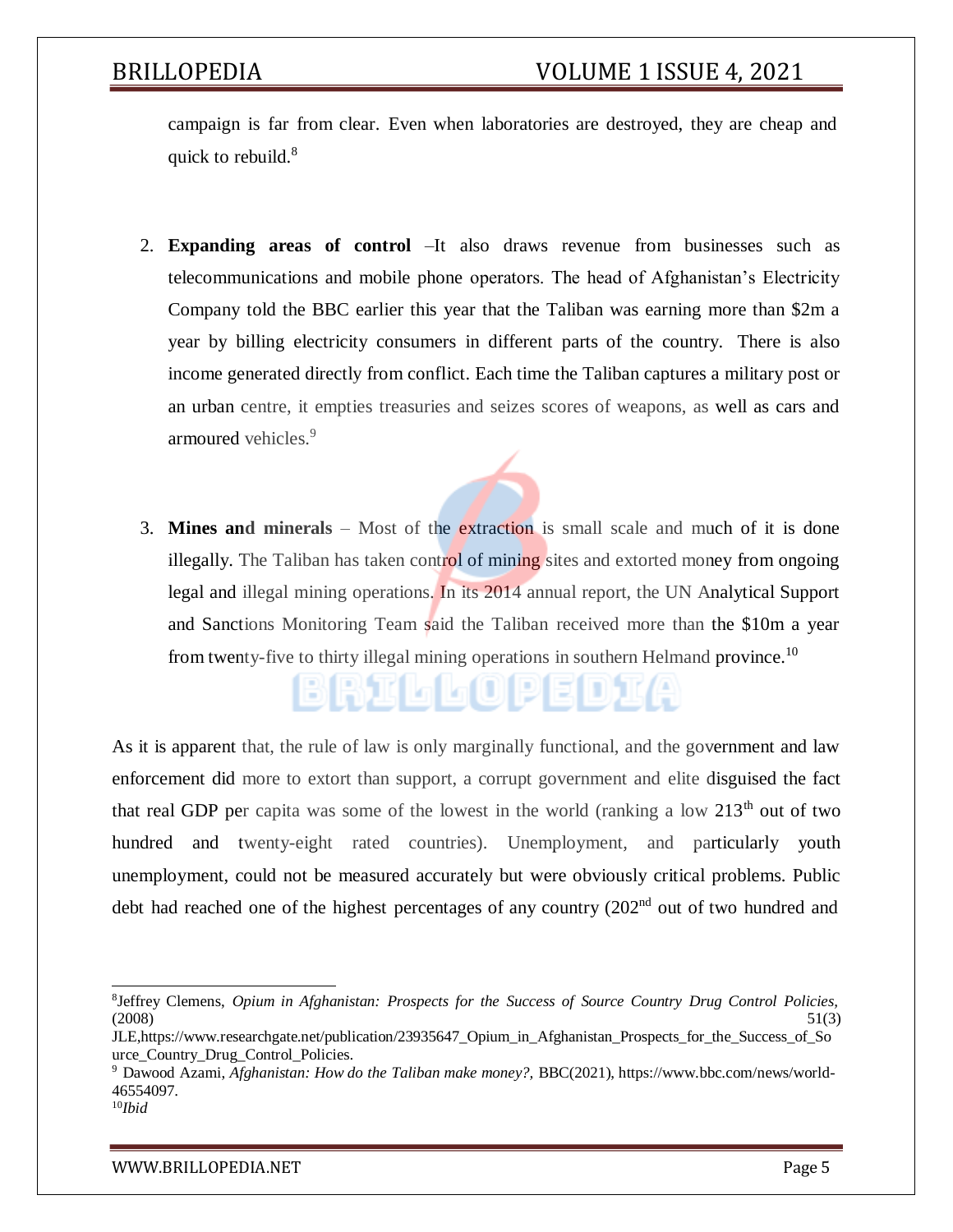twenty-eight). Drought and narcotrafficking were critical problems, large amounts of aid were wasted and stolen, and many claims of progress had no real justification.<sup>11</sup>

The Taliban may have governed in the past, but it was forced to seriously govern even at the local District levels for two decades. It has no cadres that have practical experience in dealing with these problems. No one can be sure what elements of the Taliban will take real power as it consolidates it rule, but all of these factors make it likely that it will quickly learn it needs outside trade and investment, a reasonable degree of international recognition, and substantial aid to deal with the challenges it faces at even a minimal level. Such an effort will have to be conditional on the Taliban being willing to compromise in some areas and its agreement to avoid links to active international terrorism. This may well prove to be impossible.<sup>12</sup>

According to a research report of Centre on International Cooperation (CIC), In the millions of words worth of Taliban publications and propaganda over the last decade, there has been precious little about the Taliban's view of the state. There appears to be no consensus on the shape of a future state, nor on the specifics of how it would function or administer territory, indicating that this has been grossly under-theorized within the movement. When speaking of an ideal state, some Talibanic people took for granted that it must be one based on *Sharia* law. This means, for them, that the state should be the primary guardian of faith and civil order for the benefit of its citizens. SN described it this way: "When we say Islamic state, it means the prime characteristic of such a state is to uphold *Islam*. With religious principles and parameters observed, such a state is responsible for ensuring public security and welfare of the citizens." 2 people provided a well-defined list of functions for such an ideal state: preserving, in order of importance, the religion, life, lineage (by prescribing marriage and forbidding extramarital relations), intellect (through education and through the prohibition of intoxicants that undermines one's intellectual ability, like alcohol and drugs), and property of its citizens. Indeed, these are the five foundational goals (*maqasid*) of *Sharia*. This means that safeguarding morals and preservation of civil order are sine qua non features of the Taliban state. Talibanic people rarely

[WWW.BRILLOPEDIA.NET](http://www.brillopedia.net/)

<sup>11</sup>Anthony H. Cordesman, *The Taliban Takeover: Plan Now for the Next Crisis in Afghanistan,* CSIS(Aug. 17, 2021),https:[//www.csis.org/analysis/taliban-takeover-plan-now-next-crisis-afghanistan.](http://www.csis.org/analysis/taliban-takeover-plan-now-next-crisis-afghanistan) 12*Ibid*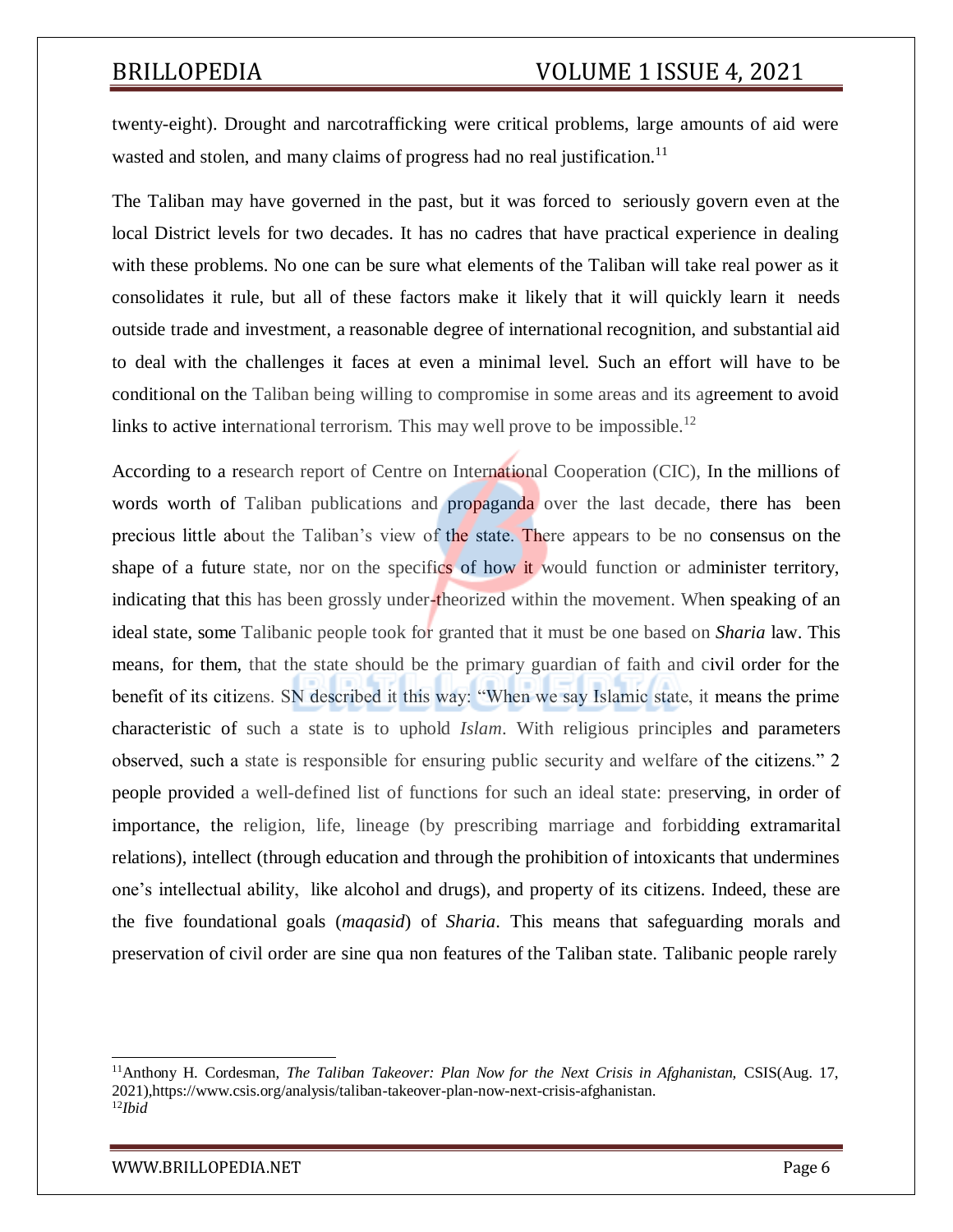mentioned other possible state functions, such as safeguarding the rights of the individual (except property rights) or protecting social liberties and political freedoms.<sup>13</sup>

### **SHARIA LAW: ISLAM, WOMEN, AND EXTREMISM**

*Sharia*, widely known as the 'Islamic Law', is the Arabic word for 'the way' or 'the law'. Its origin in *Islam* is from four sources the *Quran*, the *Sunnah* and *Hadis* (words and text records of Prophet Muhammad), *Qiyas* (reasonable interpretation of the first two) and *Ijma* (consensus of jurists).<sup>14</sup> The *Hanbali* school, Islam's most orthodox, which spawned the *Wahhabi* and *Salafi* branches, is embraced in Saudi Arabia and by the Taliban. The *Hanafi* school, known for being the most liberal and the most focused on reason and analogy, is dominant among Sunnis in Central Asia, Egypt, Pakistan, India, China, Turkey, the Balkans, and the Caucasus. The *Maliki* school is dominant in North Africa and the *Sahafi* school in Indonesia, Malaysia, Brunei Darussalam, and Yemen. *Shia* Muslims follow the *Jafari* school, most notably in *Shia*-dominant Iran. The distinctions have more impact on the legal systems in each country, however, than on individual Muslims, as many do not adhere to one school in their personal lives.<sup>15</sup>

# **A) Punishment and Equality Under Sharia: Extremism?<sup>16</sup>**

Marriage and divorce are the most significant aspects of *sharia*, while criminal law is the most controversial. In *Sharia*, there are categories of offences:<sup>17</sup> those that are prescribed a specific punishment in the *Quran*, known as *hadd* punishments, those that fall under a judge's discretion, and those resolved through a tit-for-tat measure (i.e., blood money paid to the family of a murder victim). There are five had crimes: unlawful sexual intercourse (sex outside of marriage and adultery), false accusation of unlawful sexual intercourse, wine drinking (sometimes extended to

<sup>13</sup>*Ib.* at Page 2

<sup>14</sup>Aneesha Mathur, *What is the Sharia law and why Taliban enforcing it has everyone worried,* India Today (Aug. 20, 2021),https:[//www.indiatoday.in/world/story/what-is-the-sharia-law-and-why-taliban-version-worries-1843196-](http://www.indiatoday.in/world/story/what-is-the-sharia-law-and-why-taliban-version-worries-1843196-) 2021-08-20.

<sup>15</sup> Bill Warner, *Measuring Extremism*, CSPI(Dec. 3, 2014),https:/[/www.politicalislam.com/measuring-extremism/.](http://www.politicalislam.com/measuring-extremism/) <sup>16</sup> Toni Johnson and Mohammed Aly Sergie, *Islam: Governing under Sharia,* CFR (July 25, 2014),https:[//www.cfr.org/backgrounder/islam-governing-under-sharia.](http://www.cfr.org/backgrounder/islam-governing-under-sharia)

<sup>17</sup> David F. Forte, *Comparative Criminal Law and Enforcement: Islam*,Law jrank,https://law.jrank.org/pages/672/Comparative-Criminal-Law-Enforcement-Islam.html.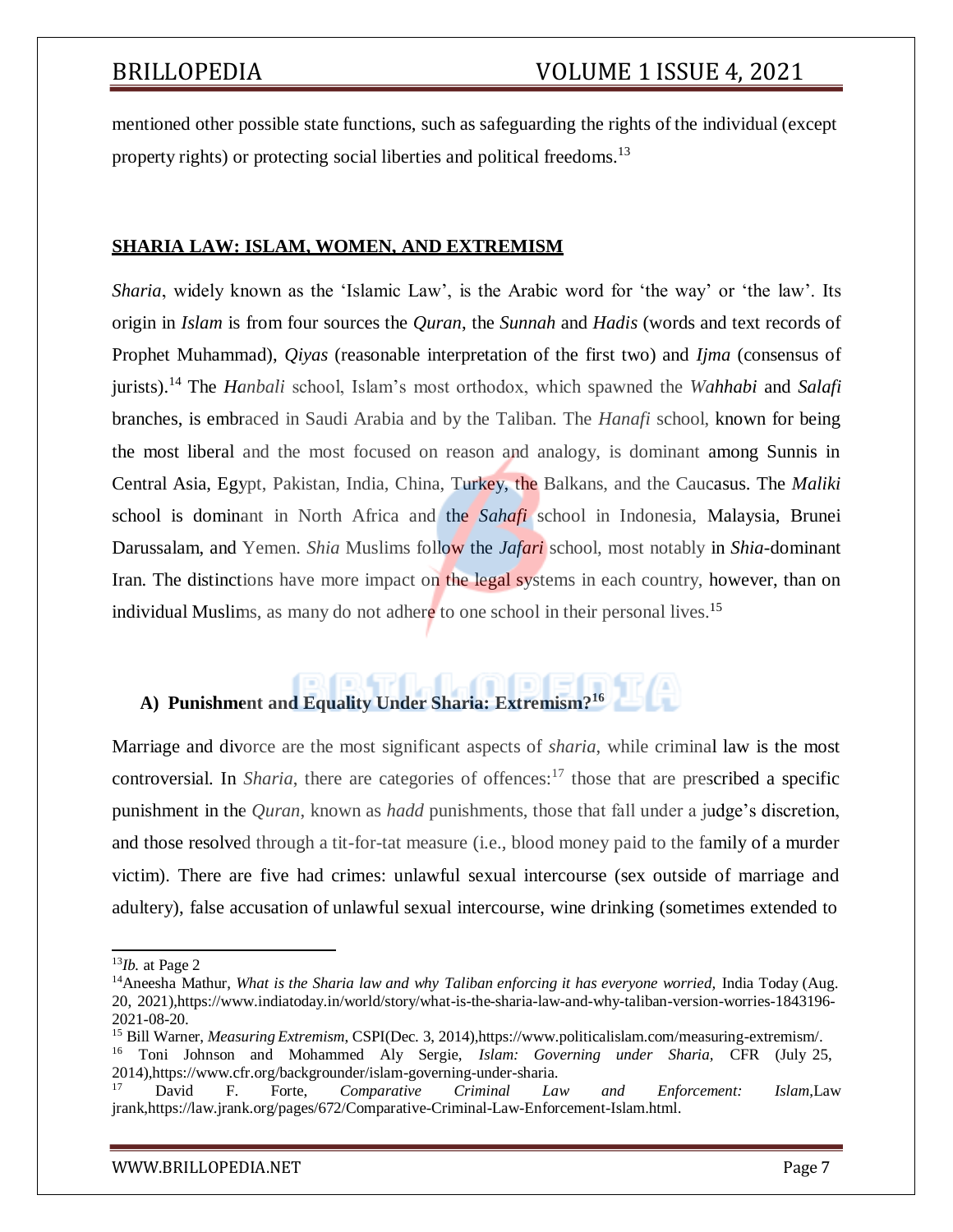include all alcohol drinking), theft, and highway robbery. Punishments for *hadd* offences – flogging, stoning, amputation, exile, or execution – get a significant amount of media attention when they occur.

Extremist groups such as the al-*Qaeda* spinoff known as the Islamic State in Iraq and Syria (ISIS), have become notorious for executions by stoning and crucifixion. They apply *hadd* punishments rarely used in Islamic history. Vigilante justice also takes place. Honour killings, murders committed in retaliation for bringing dishonour on one's family, are a worldwide problem. While precise statistics are scarce, the UN estimates thousands of women are killed annually in the name of family honour. Other practices that are woven into the *sharia* debate, such as female genital cutting, child and adolescent marriages<sup>18</sup>, polygamy, and gender-biased inheritance rules, elicit as much controversy.

Whether democracy and Islam can coexist is a topic of heated debate. Some conservative Muslims argue democracy is a purely Western concept imposed on Muslim countries. Others feel *Islam* necessitates a democratic system and that democracy has a basis in the *Quran* since 'mutual consultation' among the people is commended (42:38 *Quran*). Rather than rejecting democracy, many Muslims see *sharia* as a means "to be liberated from government corruption and believe it can exist within a democratic and inclusive framework." Some Muslim scholars say that secular government is the best way to observe *sharia*. "Enforcing a [*sharia*] through coercive power of the state negates its religious nature, because Muslims would be observing the law of the state and not freely performing their religious obligation as Muslims," says *sharia* expert Abdullahi Ahmed An-Na'im. <sup>19</sup>

### **B) Sharia for women** –

In an article in The Conversation<sup>20</sup>, Islamic Studies professor Asma Asfaruddin wrote that *Sharia* recognises "the absolute equality of men and women as human beings and proclaims that they are each other's partners in promoting the common good". According to Asfaruddin, *Sharia*

[WWW.BRILLOPEDIA.NET](http://www.brillopedia.net/)

<sup>18</sup>*Child Marriage*, CFR,https:/[/www.cfr.org/child-marriage/#!/.](http://www.cfr.org/child-marriage/%23!/)

<sup>19</sup>*Ibid.*

<sup>20</sup> Asma Afsaruddin, *What Sharia means: 5 questions answered*, The Conversation(June 16, 2017),https://theconversation.com/what-sharia-means-5-questions-answered-79325.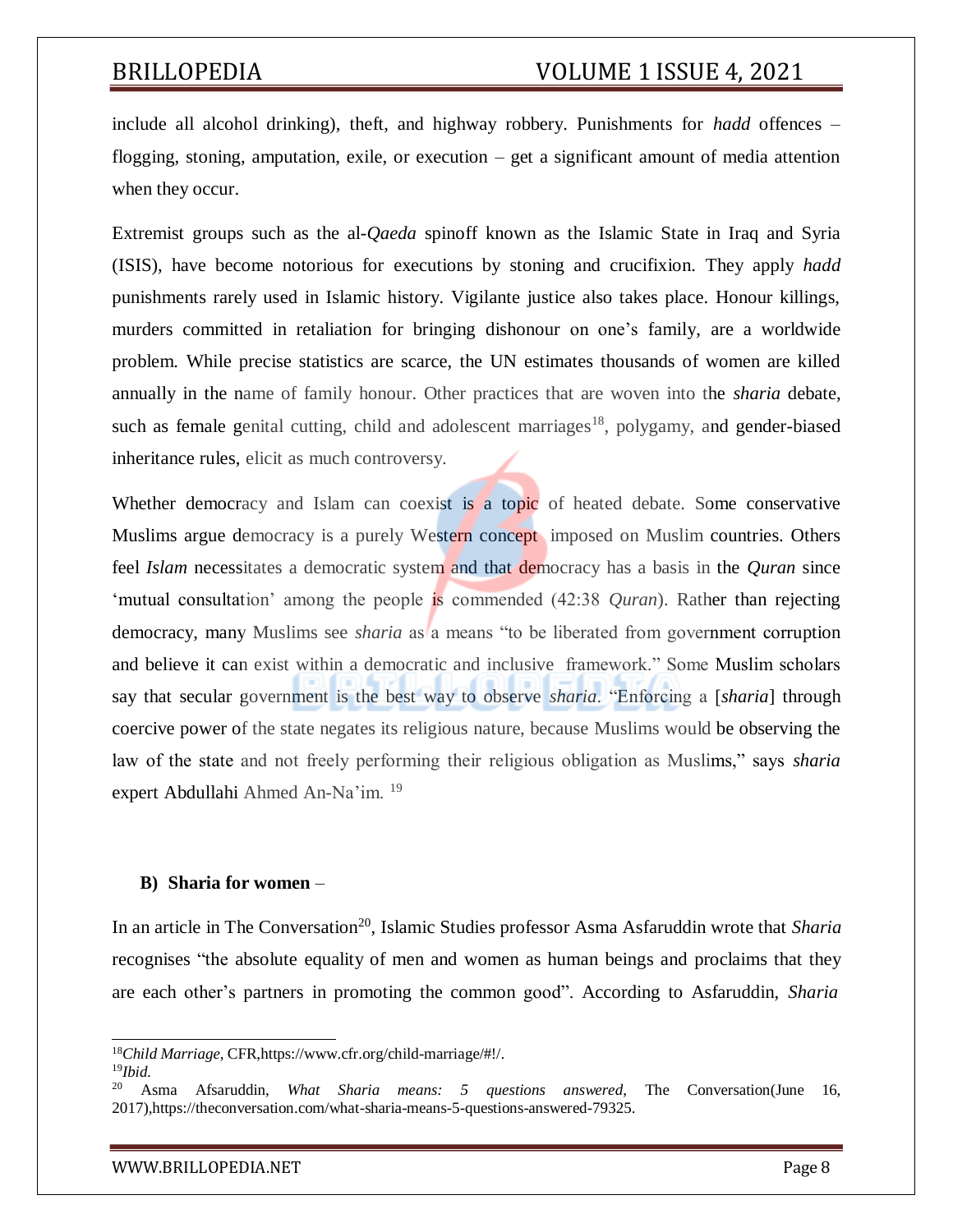"provides women with certain rights that were practically unheard of in the premodern world". These rights include education, divorce, abortion, and property inheritance. In May this year, Politics and Legal Studies professor Mark FathiMassoud wrote about how women in Somalia and Somaliland whom he interviewed were using Sharia to promote feminism. <sup>21</sup>

Saudi Arabia employs one of the strictest interpretations of *sharia*. Women are always under the guardianship of male relatives and must be completely covered in public. Elsewhere, governments are much more lenient, as in the United Arab Emirates, where alcohol is tolerated. Non-Muslims are not expected to obey *Sharia*, and in most countries, they are under the jurisdiction of special committees and adjunct courts under the control of the government.<sup>22</sup>

The problem with the Taliban's enforcement of the *Sharia* law lies in the extremely strict interpretation of the law as well as the harsh implementation. When the Taliban were in power in 1996-2001, this led to serious violations of the modern rights of equality and freedom of women, as well as violation of human rights of justice and trial as widely accepted in the modern world. Only a few countries at present allow for the *Hudud* punishments for crimes, which are Saudi Arabia, Iran, Brunei, Afghanistan, Indonesia, Sudan, Pakistan, Nigeria, and Qatar. *Sharia* is the basis of all Saudi law and until recently, it was common for extreme *Hudud* punishments to be carried out in public. The Saudi law has only recently allowed women to step out without a male chaperone and drive vehicles. Twenty years ago, the Taliban had imposed a very harsh interpretation of the *Sharia*, banning women form stepping out of the house, getting education, or working. They had banned music and appointed 'monitors' who would enforce these rules with violence. $23$ 

1. The Taliban have their own interpretation of Sharia law *– 24*

Here's a brief to what the *Sharia* law means for women under the Taliban rule:

[WWW.BRILLOPEDIA.NET](http://www.brillopedia.net/) FOR A SERVICE OF THE PAGE 9.1 AND THE PAGE 9.1 AND THE PAGE 9.1

<sup>21</sup> Raghav Bikhchandani, *What is Sharia? Islamic legal system adopted by Taliban has wide-ranging interpretations,* The Print (Aug. 21, 2021),https://theprint.in/theprint-essential/what-is-sharia-islamic-legal-systemadopted-by-taliban-has-wide-ranging-interpretations/719497/.

<sup>22</sup>*Ib.* at Page 6.

<sup>23</sup>*Ib.* at Page 6.

<sup>24</sup>*What does Sharia law mean for women in Afghanistan under Taliban?*, India Today(Aug. 19, 2021) https:/[/www.indiatoday.in/world/story/what-does-sharia-law-mean-for-women-in-afghanistan-under-taliban-](http://www.indiatoday.in/world/story/what-does-sharia-law-mean-for-women-in-afghanistan-under-taliban-)1842767-2021-08-19.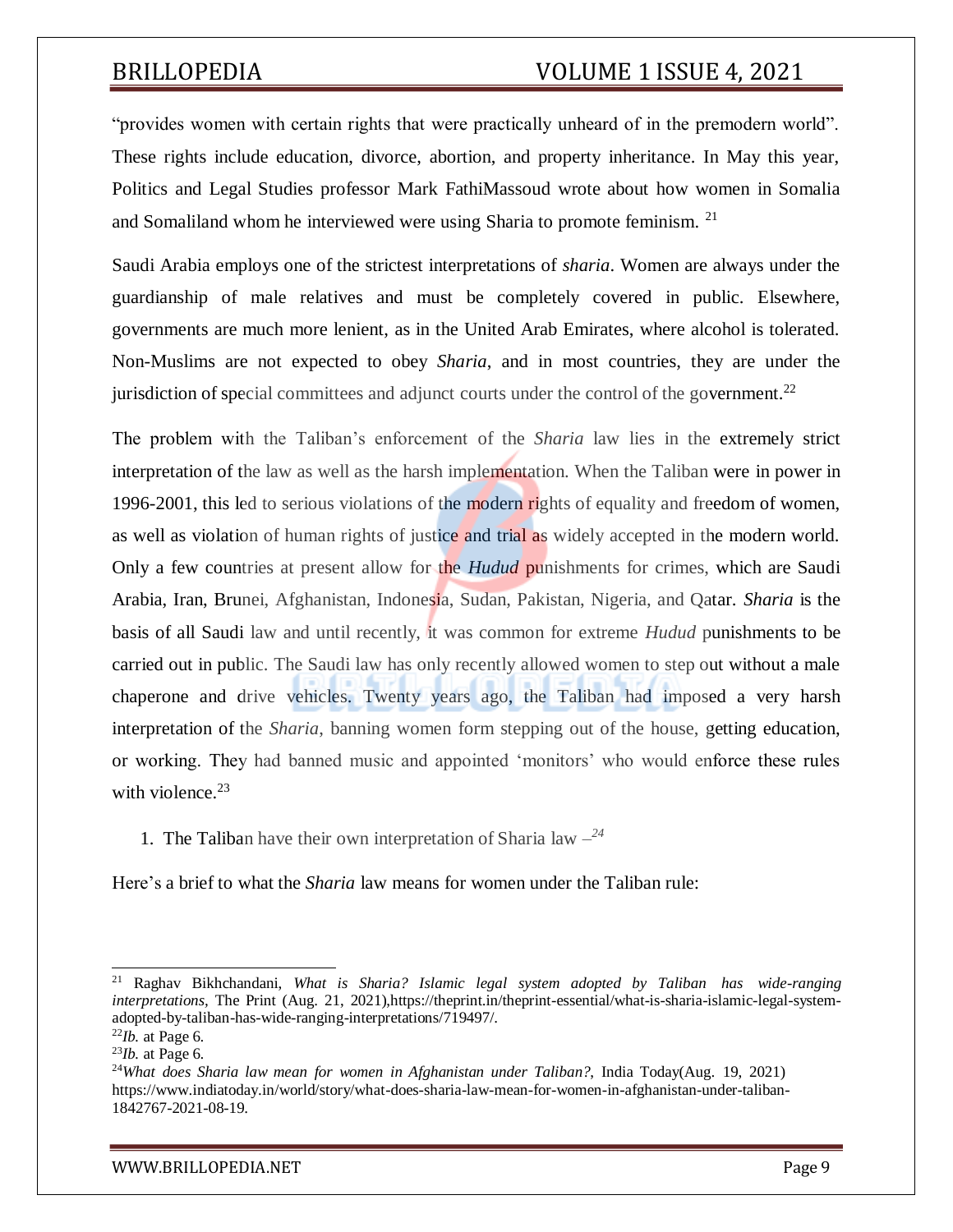- Can women go out in the market? They can. But during their previous rule, the Taliban made it conditional saying a woman needed to be accompanied by a male family member (child or adult) when she went out.
- Can women hang out with friends? The Taliban had effectively placed women under house arrest in the past prohibiting them from hanging out with friends outside home.
- Can women meet male friends? Women are not allowed to interact with boys over twelve or men who are not family.
- Can women get education? Women can get education but not in a regular school, college, or madrasas where boys or men too study.
- Can women apply make-up? During their previous rule, the Taliban had prohibited use of makeup including nail-polish by women.
- Can women play music and dance? Music is illegal under *Sharia* law. The Taliban had punished those who had played music or danced on tunes at parties.
- Can women work in offices? The Taliban have said women would be allowed to work. But reports from Afghanistan said bankers and employees of public offices were escorted by Taliban on their way home. They were told their male relatives could start working in their place.
- Is it mandatory to wear burqa? Yes. Display of beauty is not allowed under *Sharia* law. The Taliban stipulate that girl above 8 must wear burqa when accompanying a male member of the family or when they interact with an outsider at home.
- How should women speak? During the previous Taliban regime, it was prescribed that women should speak in a voice that is not audible to a stranger whether in a gathering of women or in public.
- Can women wear high heels? Wearing high heeled shoes was banned by the Taliban, who stipulated that woman should walk in such a manner that no man should hear her footsteps.
- Can women sit on balconies? Under the Taliban rule, women were not allowed to be seen on balconies of their homes.
- Can women do modelling of any kind? Filming or displaying images of women anywhere including in newspapers, books, or posters was prohibited under the Taliban rule.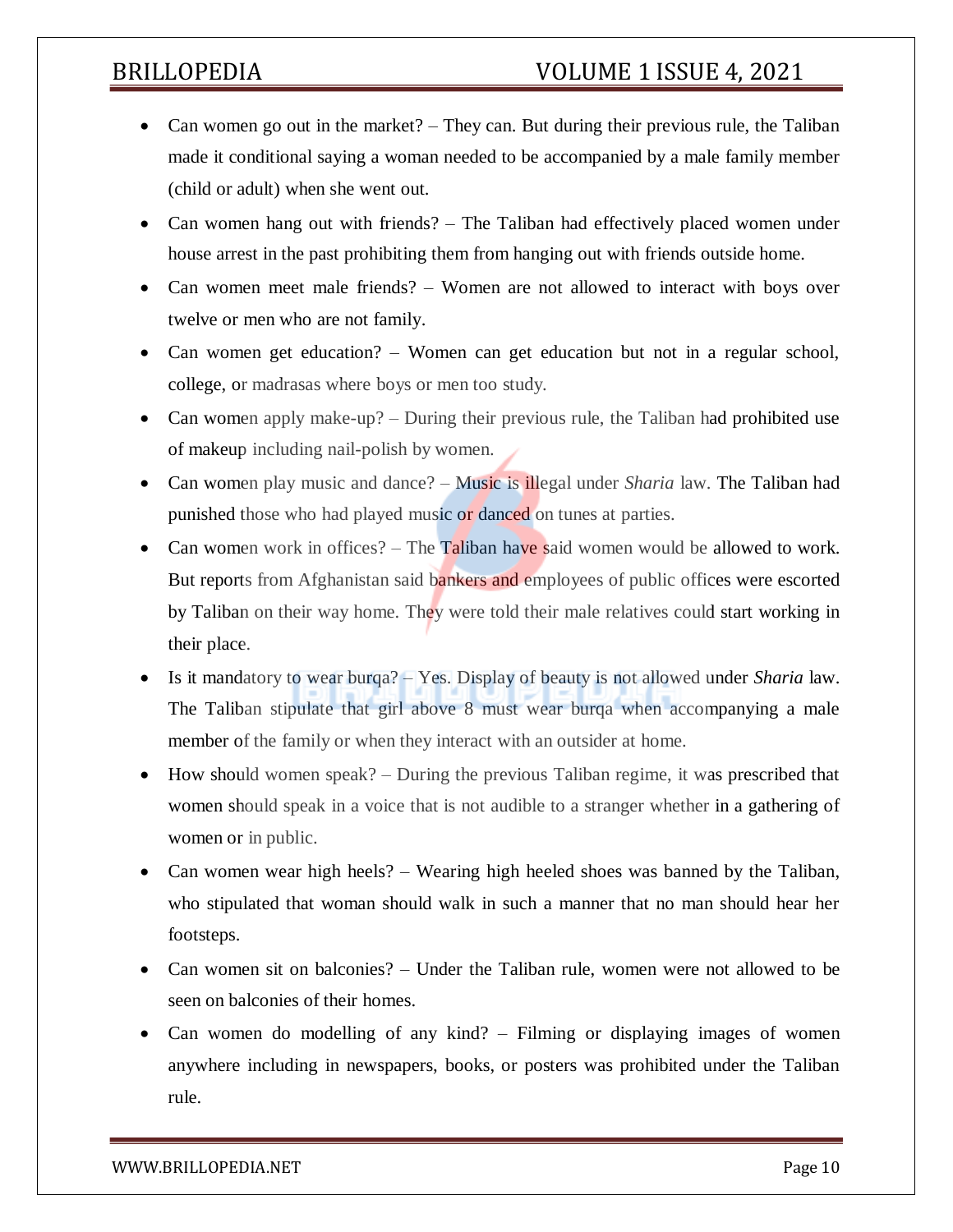What may happen if a woman breaks the *Sharia* law? –The Taliban carry out exemplary punishments for violation of the *Sharia* law. Women were, in the previous rule, sentenced to public humiliation, flogging, and stoning to death for different crimes under the *Sharia*  $law<sup>25</sup>$ 

In words of Alice Paul, "There will never be a new world order until women are a part of it". This may apply in the case of Taliban too.

### **TERRORISM OR 'ISLAMIC TERRORISM'? – CAUSES AND RELIGIOUS SOURCES**

Why are some societies more exposed to terrorism than others? What are the common theories and hypotheses concerning the causes of terrorism? A paper published by the Norwegian Defence Research Establishment surveyed theories on the causes of terrorism, as well as those for explaining terrorism on an international or world system level of analysis. Some theories in summarised form over the causes of terrorism was included:<sup>26</sup>

- Perceptions of deprivation and inequality, especially amongst culturally defined groups. This can lead to civil violence, of which terrorism may be a part. Terrorism represents social control from below, as attacks are directed upon targets symbolising central government or a superior community.
- A lack of political legitimacy and continuity, as well as a lack of integration for the political fringes, encourages ideological terrorism. The potential is exacerbated by ethnic diversity.
- Terrorism in one country can spill over into neighbouring areas. Mass media can influence the patterns of terrorism by enhancing agenda setting, increasing lethality, and expanding the transnational character.
- A skewed gender balance and high proportion of unmarried males increases the association with intra-societal violence and instability. Political and criminally motivated violence is largely the work of young unmarried men.

<sup>25</sup>*Ibid*

<sup>26</sup> B Lia & K Skjolberg, *Causes of Terrorism: An Expanded and Updated review of the Literature*, GSDRC(2004),https://gsdrc.org/document-library/causes-of-terrorism-an-expanded-and-updated-review-of-theliterature/.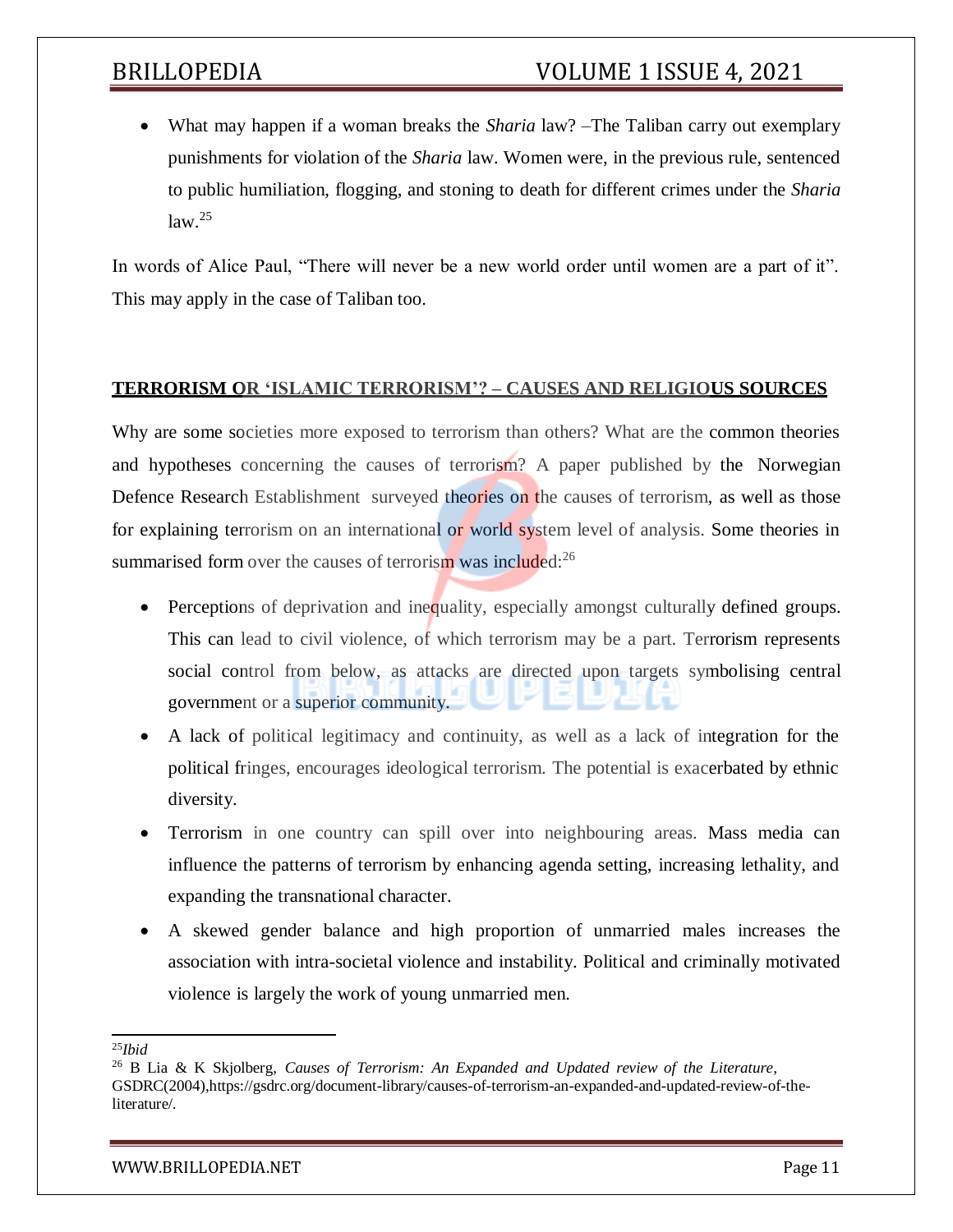- Windows of opportunity when terrorist violence can serve to influence opinion and resource. In the case of peace agreements, radical members of coalition groups resume and escalate hostilities to undermine confidence and prevent compromise, thus regaining the initiative and avoiding marginalisation.
- Hegemony in the international system by one or two actors will cause a high level of transnational anti-systematic terrorism as a war by proxy develops. Therefore, terrorism can represent a backlash against globalisation and modernisation.

Terrorism can occur in a variety of manners and instances. Terrorists may be deprived, uneducated, affluent and from both sexes. It can occur in developed and undeveloped countries, in a variety of regimes. It encompasses ideology and religion. Though what gives rise to terrorism may be different from what perpetuates terrorism over time. Societies that are more exposed tend to be:<sup>27</sup>

- Poor societies with weak state structures. These are more exposed to civil wars than wealthier countries, and therefore the risk of terrorism increases.
- States engaged in democratic transition rather than democratic or authoritarian regimes. Levels of transnational terrorism<sup>28</sup> are highest in semi-authoritarian states.
- Undergoing societal changes brought through modernisation. Thus, creating the conditions for terrorism through mobility, communication, widespread targets and audiences.
- Weak and collapsed states that contribute to international terrorism. Ongoing or past wars can have terrorism motivations rooted within. Armed conflicts also have facilitating influences on transnational terrorism.

### A) **Links between** *Islam* **and violent extremism** –

It is far too easy for analysts who are not Muslim to focus on the small part of the extremist threat that Muslim extremists pose to non-Muslims in the West and/or demonise one of the world's great religions, and to drift into some form of Islamophobia – blaming a faith for

<sup>27</sup>*Ibid.*

<sup>28</sup> Katherine E. Brown, *Transnational Terrorism*, E-International Relations(Jan. 19, 2017),https://www.eir.info/2017/01/19/transnational-terrorism/.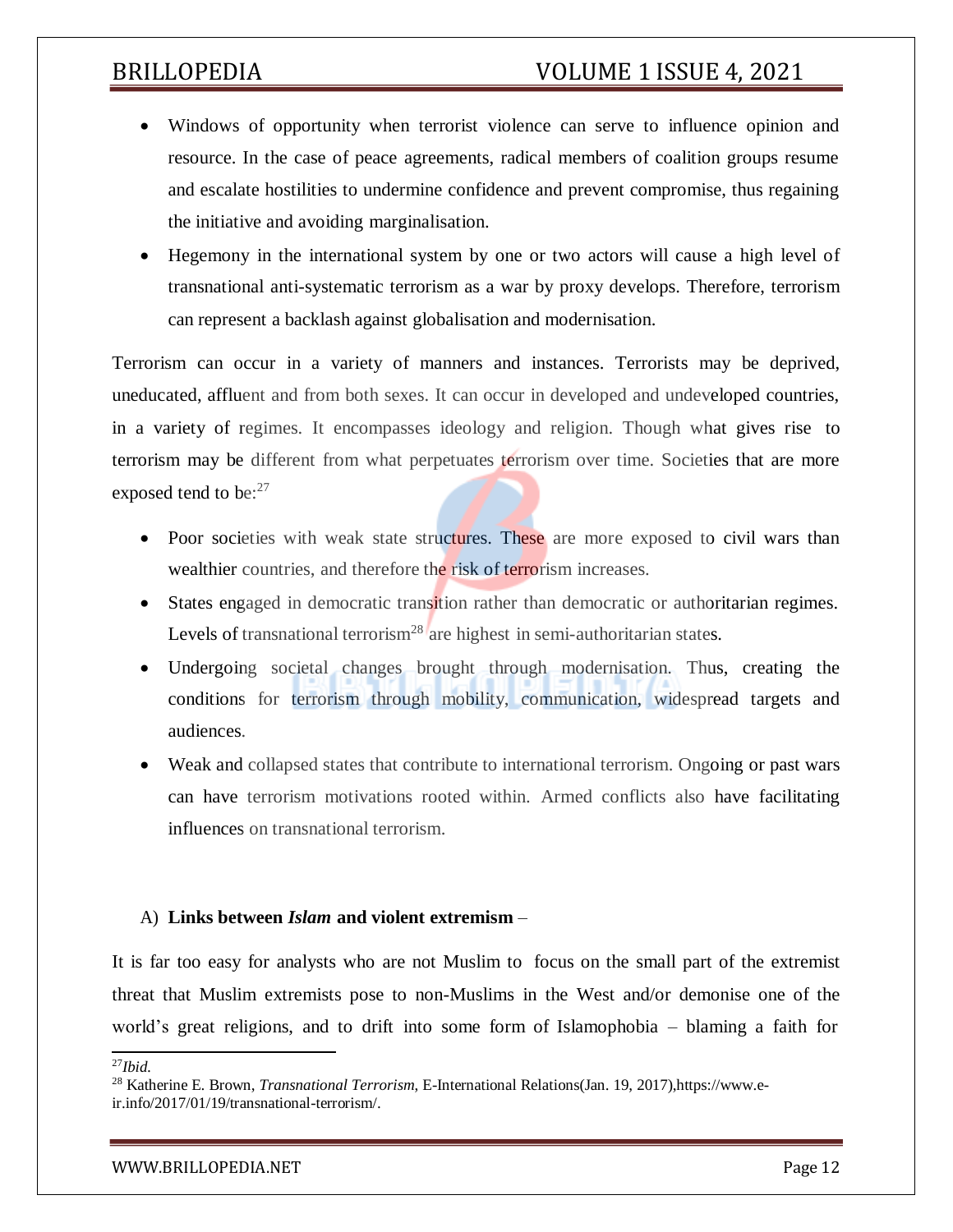patterns of violence that are driven by a tiny fraction of the world's Muslims and by many other factors like population, failed governance, and weak economic development. It is equally easy to avoid analysing the links between extremist violence and Islam in order to be politically correct or to avoid provoking Muslims and the governments of largely Muslim states. The end result is to ignore the reality that most extremist and terrorist violence does occur in largely Muslim states, although it overwhelmingly consists of attacks by Muslim extremists on fellow Muslims, and not some clash between civilisations.<sup>29</sup>

If one examines a wide range of sources, however, a number of key patterns emerge that make five things very clear:  $30$ 

- First, most extremist and violent terrorist incidents do occur in largely Muslim states.
- Second, most of these incidents are perpetrated by a small minority of Muslims seeking power primarily in their own areas of operation and whose primary victims are fellow Muslims.
- Third, almost all of the governments of the countries involved are actively fighting extremism and terrorism, and most are allies of Western states that work closely with the security, military, and counterterrorism forces of non-Muslim states to fight extremism and terrorism.
- Fourth, the vast majority of Muslims oppose violent extremism and terrorism, and,
- Fifth, religion is only one of many factors that lead to instability and violence in largely Muslim states. It is a critical ideological force in shaping the current patterns of extremism, but it does not represent the core values of Islam and many other far more material factors help lead to the rise of extremism.

## **B) Global patterns of Terrorism are dominated by Extremism in largely Muslim states** – **31**

The previous section makes it clear that the patterns of extremist violence are dominated by violence in largely Muslim states and by extremist movements that claim to represent Islamic

<sup>29</sup>*Ib.* at Page 5.

<sup>30</sup>*Ib.* at Page 5.

<sup>31</sup>*Ib.* at Page 5.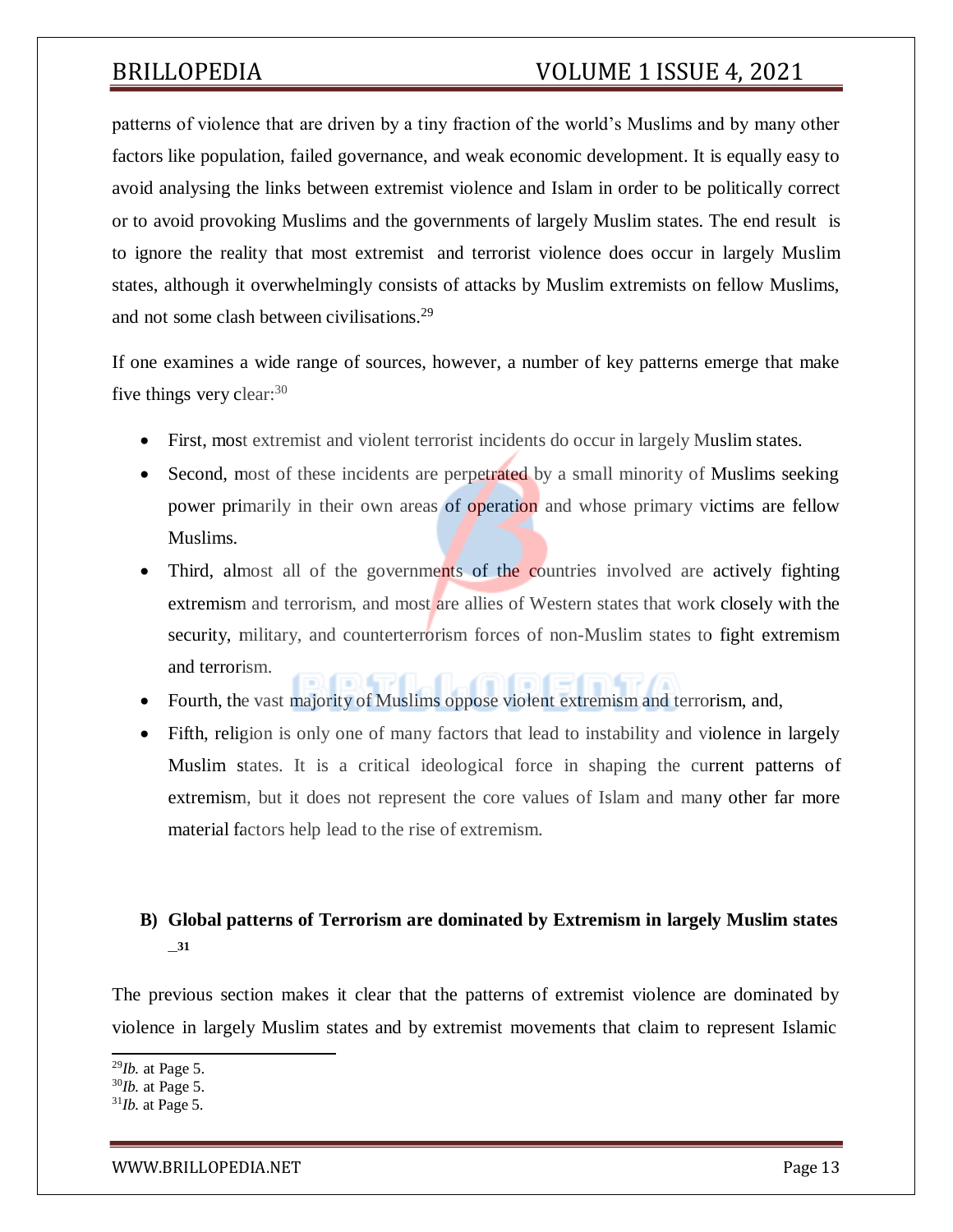values. It is important to note, that only a relatively small portion of the incidents can be attributed to ISIS (Islamic State of Iraq and Syiria)<sup>32</sup>, even using the highest START estimate.<sup>33</sup> More broadly, even if Afghanistan is added to the total for Iraq and Syria, the three major countries where the U.S. and other outside states partner with Muslim governments accounted for 26,113 incidents – or only 37% of the global total. Moreover, even if one counts all of the MENA region and South Asia, key organised extremist groups like Al Qaeda, Al Nusra, ISIS, and the Taliban<sup>34</sup> accounted for 12,159 incidents or 17% of the total. Defeating today's key perpetrators is critical, but it in no way will defeat the longer-term threat.<sup>35</sup>

Modern International Islamist terrorism is a natural offshoot of twentieth-century Islamic fundamentalism. The 'Islamic Movement' emerged in the Arab world and British ruled India as a response to the dismal state of Muslim society in those countries: social injustice, rejection of traditional mores, acceptance of foreign domination and culture. It perceives the malaise of modern Muslim societies as having strayed from the 'straight path' (*as-sirat al-mustaqim*) and the solution to all ills in a return to the original mores of *Islam*. The problems addressed may be social or political: inequality, corruption, and oppression. But in traditional *Islam* – and certainly in the worldview of the Islamic fundamentalist – there is no separation between the political and the religious. *Islam* is, in essence, both religion and regime (*din wa-dawla*) and no area of human activity is outside its remit. Be the nature of the problems as it may, "*Islam* is the solution."<sup>36</sup>

### *C)* **Jihad** *– 37*

Until the 1980s, attempts to mobilize Muslims all over the world for a *jihad* in one area of the world (Palestine, Kashmir) were unsuccessful. The Soviet invasion of Afghanistan was a watershed event, as it revived the concept of participation in *Jihad* to evict an 'infidel' occupier from a Muslim country as a 'personal duty' (lard'ein) for every capable Muslims and for Muslim

<sup>32</sup>*ISIS: An Overview,* ING,https://ing.org/an-overview-of-isis/.

<sup>33</sup> Global Terrorism Database, START,https:/[/www.start.umd.edu/gtd/.](http://www.start.umd.edu/gtd/)

<sup>34</sup>Anthony H. Cordesman, *Instability in the MENA Region, Afghanistan, Pakistan, and Key Conflict States: A Comparative Score Card*, CSIS(Sep. 28, 2017),https://csis-website-prod.s3.amazonaws.com/s3fspublic/publication/170928 Scoring Instability MENA.pdf?Rx8YruTusj FyLrQjXRMCQQB.xVZ.63F. <sup>35</sup>*Ibid*

<sup>36</sup>*Ib.* at Page 2.

<sup>37</sup>*Ib.* at Page 2.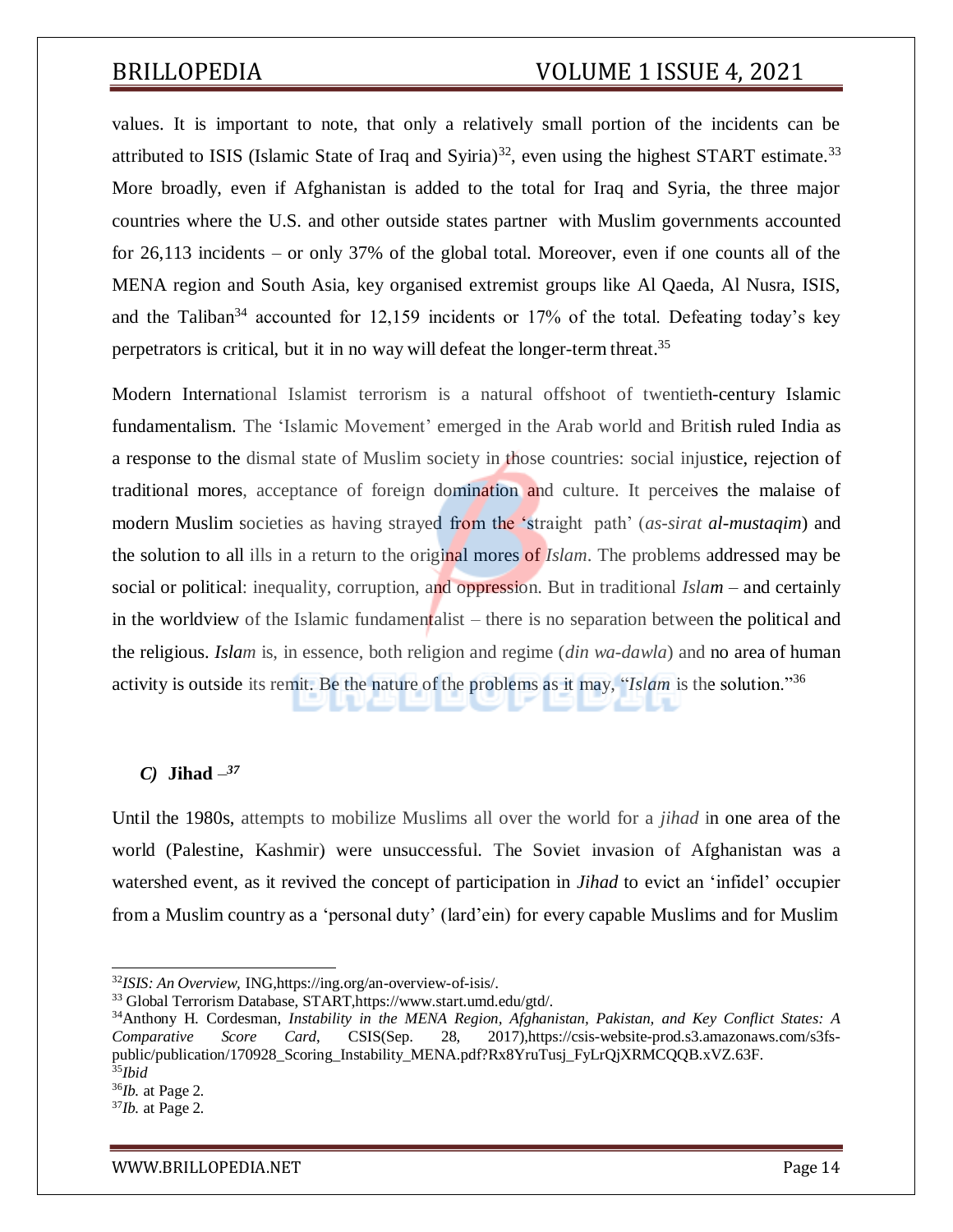territories. Therefore, any land (Afghanistan, Palestine, Kashmir, Chechnya, Spain) that had once been under the sway of Islamic law may not revert to control by any other law. In such a case, it becomes the 'personal duty' of all Muslims in the land to fight a *jihad* to liberate it. If they fail, it becomes incumbent on any Muslim in a certain perimeter from that land to join the *jihad* and so forth. Accordingly, given the number of Muslim lands under 'infidel occupation' and the length of time of those occupations, it is argued that it has become a personal duty for all Muslims to join the *jihad*. This duty – if taken seriously – is no less a religious imperative than the other five pillars of *Islam* (the statement of belief or *Shahadah*, prayer, fasting, charity, and *haj*). It becomes a *defacto* (and in the eyes of some a *dejure*) sixth pillar; a Muslim who does not perform it will inherit hell. Such a philosophy attributing centrality to the duty of *jihad* is not an innovation of modern radical *Islam*.

An offshoot of this philosophy poses a dilemma for theories of deterrence. The Islamic traditions of war allow the Muslims forces to retreat if their numerical strength is less than half that of the enemy. Other traditions go further and allow retreat only in the face of a tenfold superiority of the enemy. The reasoning is that the act of *jihad* is, by definition, an act of faith in *Allah*. By fighting a weaker or equal enemy, the Muslim is relying on his own strength and not on *Allah*; by entering the fray against all odds, the *mujahid<sup>38</sup>* is proving his utter faith in *Allah* and will be rewarded accordingly. The politics of Islamist radicalism has also bred a mentality of hello ergo sum (I fight; therefore, I exist) – Islamic leaders are in constant need of popular jihads to boost their leadership status. $39$ 

### D) **Western Dilemma** –

It is a tendency in politically oriented Western society to assume that there is a rational pragmatic cause for act of terrorism and that if the political grievance is addressed properly, the phenomenon will fade. However, when the roots are not political, it is naïve to expect political gestures to change the hearts of radicals. Attempts to deal with the terrorist threat as if it were divorced from its intellectual, cultural, and religious sources are doomed to failure. Counterterrorism begins on the religious-ideological level and must adopt appropriate methods.

<sup>38</sup>*Mujahid,* LEXICO,https:/[/www.lexico.com/definition/mujahid.](http://www.lexico.com/definition/mujahid) 39*Ibid.*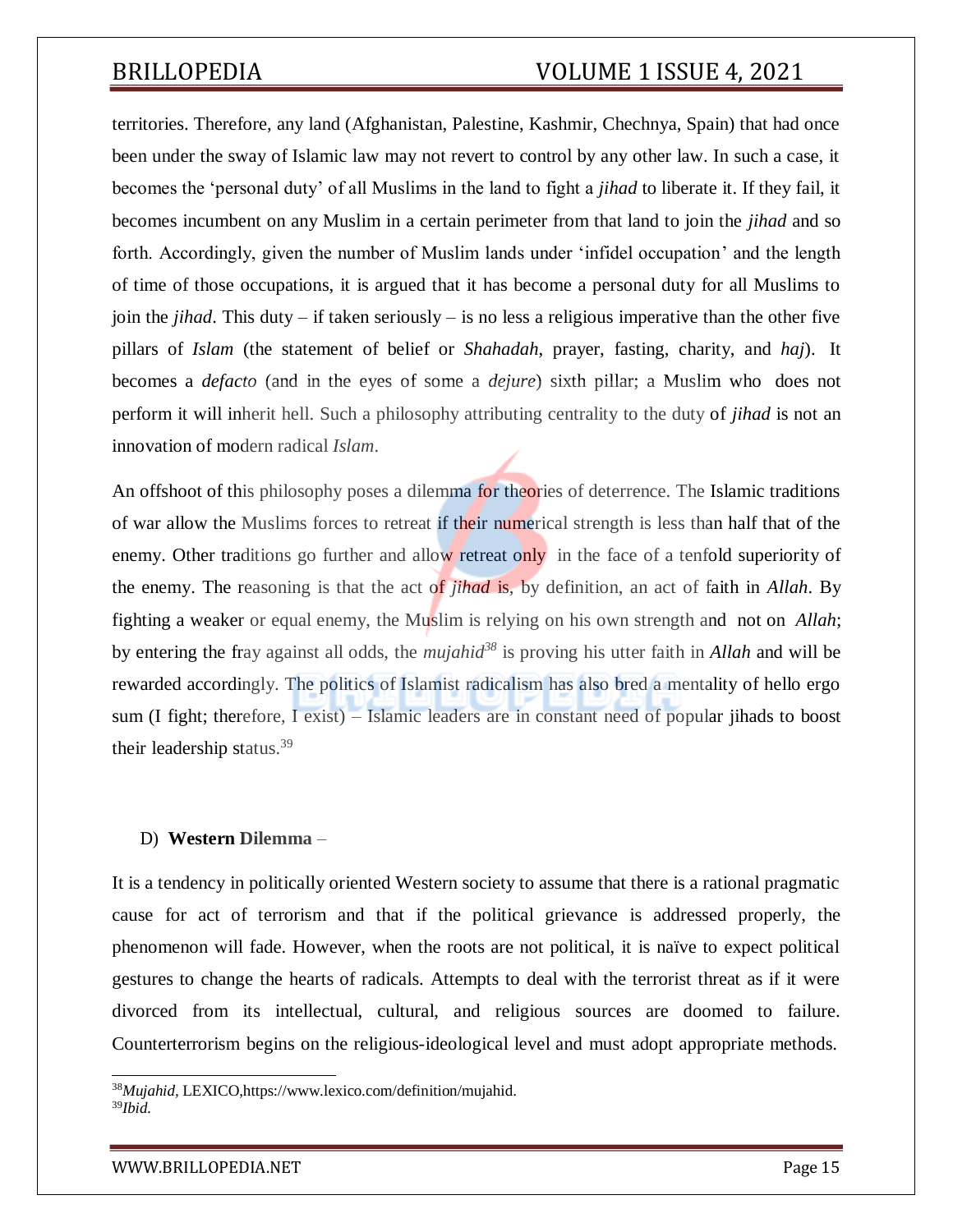The cultural and religious sources of radical Islamic ideology must be addressed in order to develop a long-range strategy for coping with the terrorist threat to which they give birth.<sup>40</sup>

Terrorist and violent extremist groups tend to largely take root in marginalized areas, using local grievances to recruit young citizens as vulnerable life situations, suffering for instance form varying degrees of unemployment, low education and literacy levels. It is necessary to enhance effective governance addressing aggravating factors and underlying conditions that may create grievances and may lead individuals to join violent extremist groups. Women of all ages are increasingly becoming a target of extremist violence and terrorist acts, including the uses of sexual violence and slavery to undermine their essential freedoms and rights. Terrorist groups also leverage on traditional gender norms and dynamics within certain societies to enforce violence and perpetuate extremist acts.<sup>41</sup>

### **CONCLUSION**

Only by setting up a clear demarcation between orthodox and radical *Islam* can the radical elements be exorcised. The priority of solidarity within the Islamic world plays into the hands of the radicals. Only an Islamic *Kulturkampf<sup>42</sup>*can redraw the boundaries between radical and moderate in favour of the latter. Such a struggle must be based on an in-depth understanding of the religious sources for justification of Islamist terrorism and a plan for the creation of a legitimate moderate counterbalance to the radical narrative in *Islam*. A strategy to cope with radical Islamic ideology cannot take shape without a reinterpretation of Western concepts of the boundaries of the freedoms of religion and speech, definitions of religious incitement, and criminal culpability of religious leaders for the acts of their flock because of their spiritual influence. Such a reinterpretation impinges on basic principles of Western civilisation and law. Under the circumstances, it is the lesser evil. $43$ 

<sup>40</sup>Ana serafim, *Terrorism: A Cultural Phenomenon*, JSTOR(2005),https:/[/www.jstor.org/stable/26323155?seq=2#metadata\\_info\\_tab\\_contents.](http://www.jstor.org/stable/26323155?seq=2&metadata_info_tab_contents) <sup>41</sup>*Ib.* at Page 3.

<sup>42</sup>*Kulturkampf*,MERRIAM-WEBSTER,https[://www.merriam-webster.com/dictionary/Kulturkampf1.](http://www.merriam-webster.com/dictionary/Kulturkampf1) <sup>43</sup>*Ib.* at Page 2.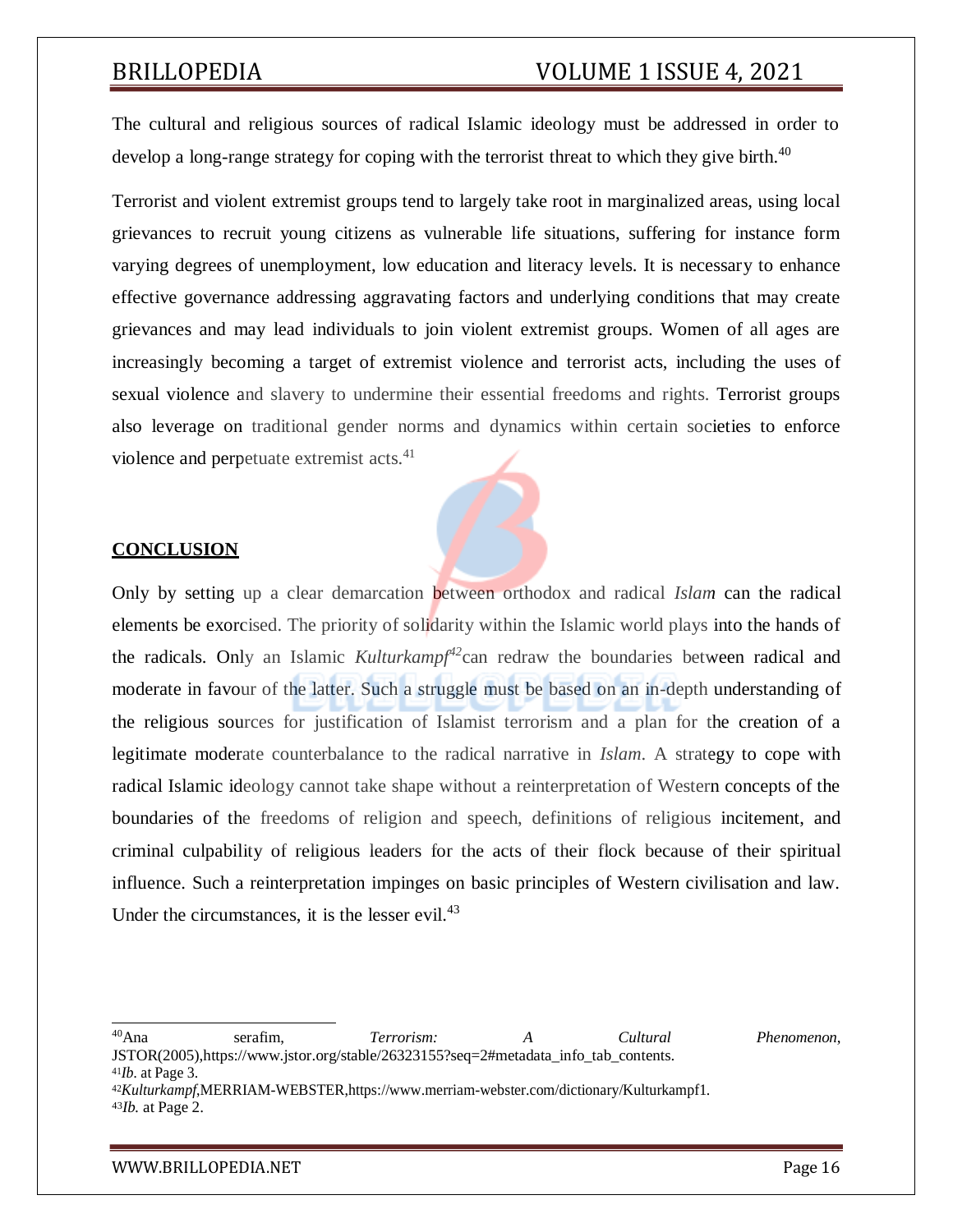In the words of Ali Gomaa<sup>44</sup>, grand mufti of Egypt, "One of the most important contributions made by the Western world to the global culture is the concept of modernity itself. As has often been noted, modernity is not simply a particular epoch in the history of the world, but also a set of very large and important structural and material changes affecting people globally In particular, we have the new concept of 'alternative modernity', a term which goes a long way in representing the diversity of the world in encountering new realities. So, whereas it was previously thought that to be modern meant to distance oneself from religion and tradition, it is becoming evident that, throughout the centuries, community leaders have found innovative and creative ways to relate religion and tradition to new advances in technology, politics, and economics and so as to provide pragmatic guidance in an ever-changing world. That is to say, it was, and is, possible to remain authentic to one's religious traditions while still being a modern person. From the Muslim viewpoint, these commitments must be recognised by all involved, if we are to engage in a truly fruitful dialogue".<sup>45</sup>

Threats form violent extremism and terrorism have increased in recent years and have become more and more interlinked at local, regional, and international levels. Violent extremism and terrorism are exacerbating existing governance and inequality challenges within countries and societies and increasing the risk of violent conflict. Violent extremist groups exploit and reinforce divisions among social groups and undermine the social contract between citizens and their governments. Women of all ages are increasingly becoming a target of extremist violence and terrorist acts, including the use of sexual violence and slavery to undermine their essential freedoms and rights. Terrorist groups also leverage on traditional gender norms and dynamics within certain societies to enforce violence and perpetuate extremist acts. To deal with this to some extent, UN Women's strategic plan  $2018-2021^{46}$  outlined continued work and contribution to the prevention of violent extremism.<sup>47</sup>

<sup>44</sup> Ali Gomaa, *The Radical Middle: Building Bridges Between the Muslim and Western Worlds,* UN CHRONICLE*,*https[://www.un.org/en/chronicle/article/radical-middle-building-bridges-between-muslim-and-](http://www.un.org/en/chronicle/article/radical-middle-building-bridges-between-muslim-and-) westernworlds.

<sup>45</sup>*Ibid*

<sup>46</sup>*Strategic plan 2018-2021*, UN WOMEN,https:/[/www.unwomen.org/en/executive-board/documents/strategic-plan-](http://www.unwomen.org/en/executive-board/documents/strategic-plan-)2018-2021

<sup>47</sup>*Preventing violent Extremism and countering Terrorism*, UN WOMEN,https:/[/www.unwomen.org/en/what-we](http://www.unwomen.org/en/what-we-)do/peace-and-security/preventing-violent-extremism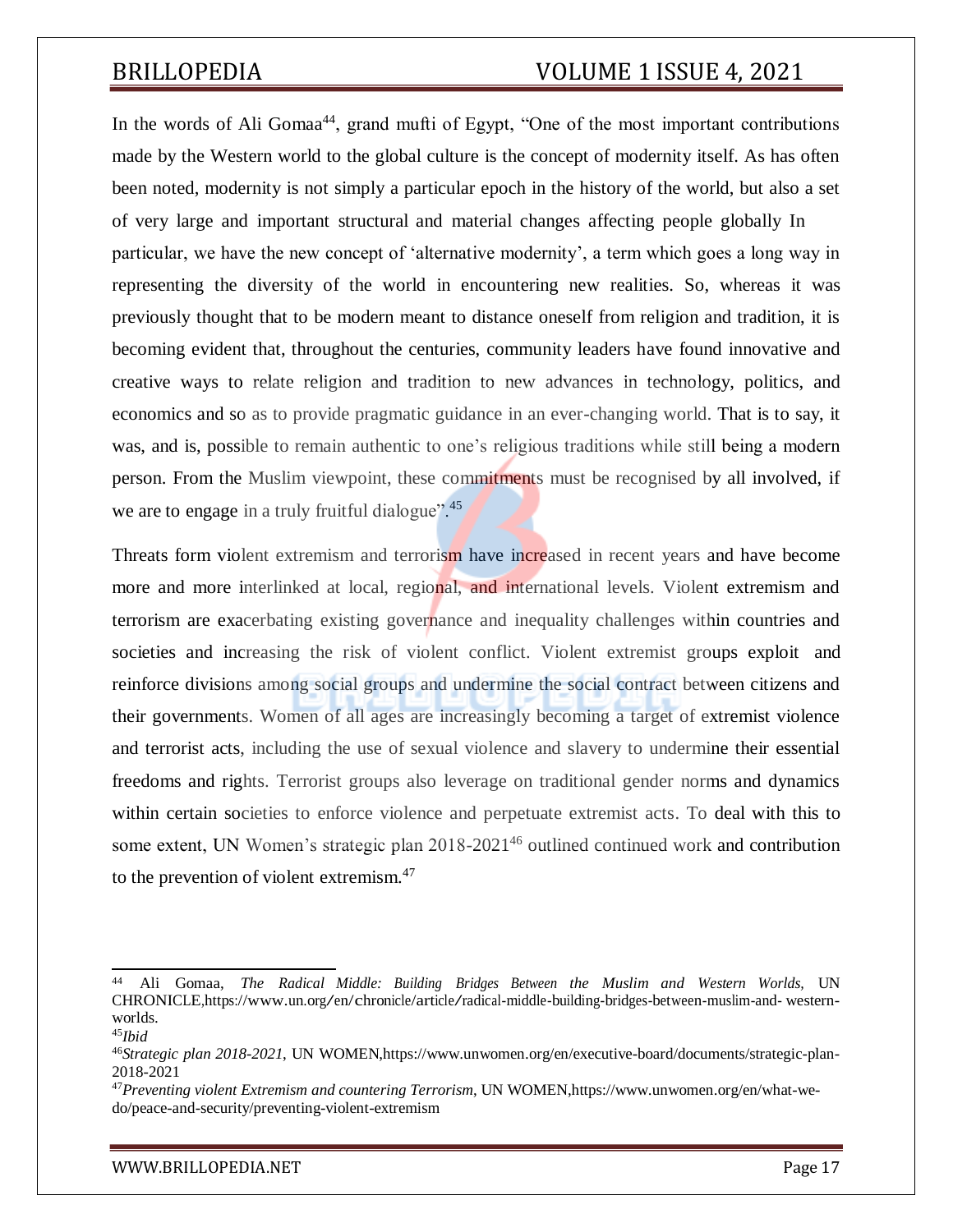If we consider religious sources as one reason for terrorism, then the radical narrative, which promises paradise to those who perpetrate acts of terrorism, must be met by an equally legitimate religious force which guarantees hellfire for the same acts. Some elements of such rulings should be, inter alia: $48$ 

- A call for renewal of *ijtihad<sup>49</sup>* as the basis to reform Islamic dogmas and to relegate old dogmas to historic contexts.
- That there exists no state of *jihad* between *Islam* and the rest of the world (hence, *jihad* is not a personal duty).
- That the violation of the physical safety of a non-Muslim in a Muslim country is prohibited (*haram*).
- That suicide bombings are clear acts of suicide, and therefore, their perpetrators are condemned to eternal hellfire.
- That moral or financial support of acts of terrorism is also *haram*.<sup>50</sup>
- That a legal ruling claiming *jihad* is a duty derived from the root of *Islam* is a falsification of the roots of *Islam*, and therefore, those who make such statements have performed acts of heresy.

Again, in the words of grand mufti,  $51$ 

…… In fact, these radical attitudes stand as an offence to the humane tradition of learning that characterises Islamic history. Instead of seeking to create havoc and chaos in the world, Islam facilitates the application of the wisdom and moral strength of religion in changing and uncertain times. It is through adopting this approach that an authentic, contemporary, moderate, and tolerant Islam can provide solutions to the problems confronting the Muslim world today. One of the problems faced by religious communities today is the issue of authority. In both Islam and other religions, we are witnessing a phenomenon in which lay people without a sound foundation in religious learning have attempted to set themselves up as religious authorities, even though they lack the scholarly qualifications for making valis interpretations of religious law and

<sup>48</sup>*Ib.* at 2.

<sup>49</sup> Britannica, The Editors of Encyclopaedia. *Ijtihād*, ENCYCLOPEDIA BRITANNICA (11 Apr. 2018), [https://www.britannica.com/topic/ijtihad.](https://www.britannica.com/topic/ijtihad)

<sup>50</sup>*Halal and Haram*, FIANZ,https://fianz.com/halal-and-haram-2/. 51*Ibid*